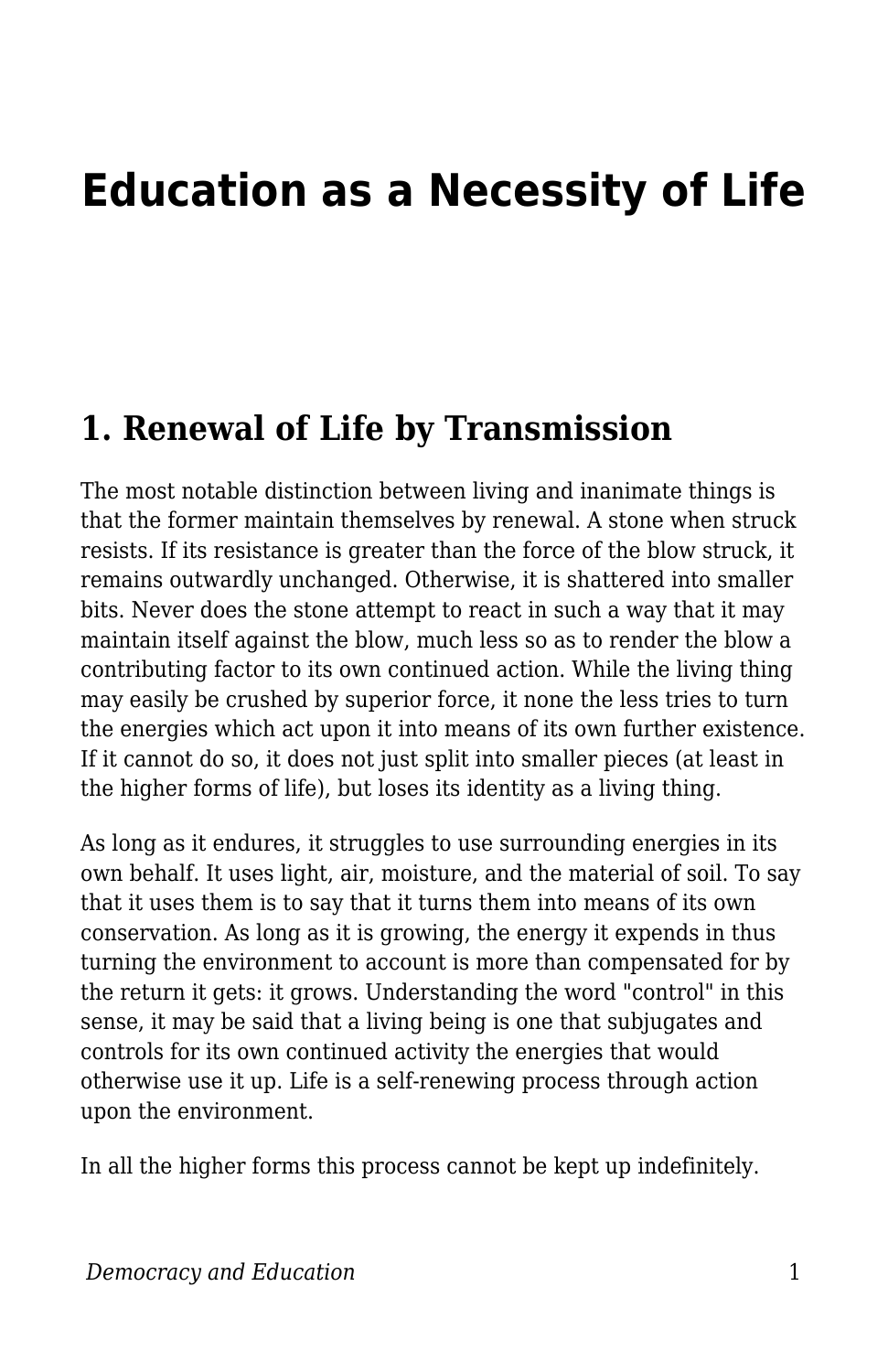After a while they succumb; they die. The creature is not equal to the task of indefinite self-renewal. But continuity of the life process is not dependent upon the prolongation of the existence of any one individual. Reproduction of other forms of life goes on in continuous sequence. And though, as the geological record shows, not merely individuals but also species die out, the life process continues in increasingly complex forms. As some species die out, forms better adapted to utilize the obstacles against which they struggled in vain come into being. Continuity of life means continual readaptation of the environment to the needs of living organisms.

We have been speaking of life in its lowest terms—as a physical thing. But we use the word "Life" to denote the whole range of experience, individual and racial. When we see a book called the Life of Lincoln we do not expect to find within its covers a treatise on physiology. We look for an account of social antecedents; a description of early surroundings, of the conditions and occupation of the family; of the chief episodes in the development of character; of signal struggles and achievements; of the individual's hopes, tastes, joys and sufferings. In precisely similar fashion we speak of the life of a savage tribe, of the Athenian people, of the American nation. "Life" covers customs, institutions, beliefs, victories and defeats, recreations and occupations.

We employ the word "experience" in the same pregnant sense. And to it, as well as to life in the bare physiological sense, the principle of continuity through renewal applies. With the renewal of physical existence goes, in the case of human beings, the recreation of beliefs, ideals, hopes, happiness, misery, and practices. The continuity of any experience, through renewing of the social group, is a literal fact. Education, in its broadest sense, is the means of this social continuity of life. Every one of the constituent elements of a social group, in a modern city as in a savage tribe, is born immature, helpless, without language, beliefs, ideas, or social standards. Each individual, each unit who is the carrier of the life-experience of his group, in time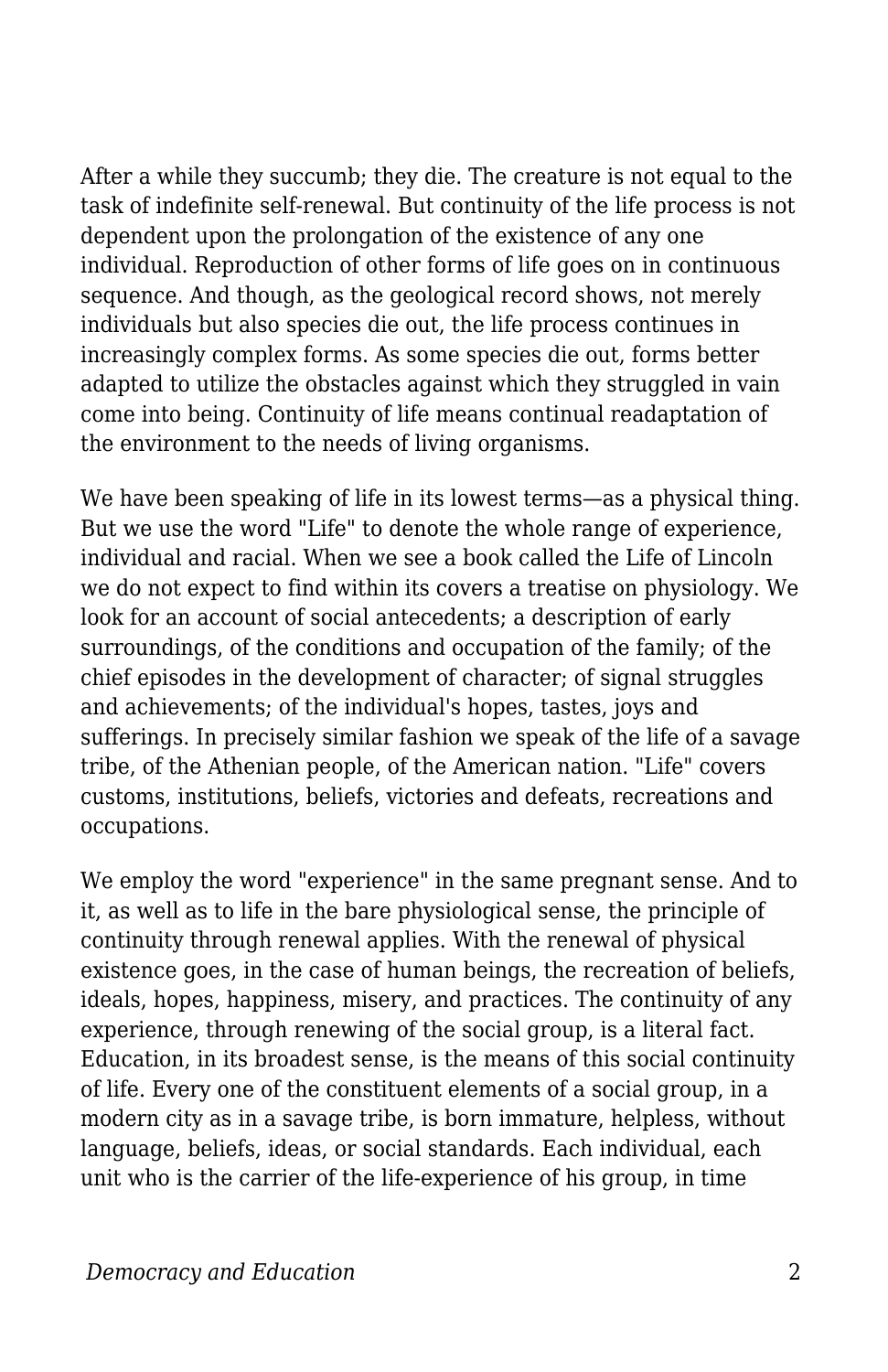passes away. Yet the life of the group goes on.

The primary ineluctable facts of the birth and death of each one of the constituent members in a social group determine the necessity of education. On one hand, there is the contrast between the immaturity of the new-born members of the group—its future sole representatives—and the maturity of the adult members who possess the knowledge and customs of the group. On the other hand, there is the necessity that these immature members be not merely physically preserved in adequate numbers, but that they be initiated into the interests, purposes, information, skill, and practices of the mature members: otherwise the group will cease its characteristic life. Even in a savage tribe, the achievements of adults are far beyond what the immature members would be capable of if left to themselves. With the growth of civilization, the gap between the original capacities of the immature and the standards and customs of the elders increases. Mere physical growing up, mere mastery of the bare necessities of subsistence will not suffice to reproduce the life of the group. Deliberate effort and the taking of thoughtful pains are required. Beings who are born not only unaware of, but quite indifferent to, the aims and habits of the social group have to be rendered cognizant of them and actively interested. Education, and education alone, spans the gap.

Society exists through a process of transmission quite as much as biological life. This transmission occurs by means of communication of habits of doing, thinking, and feeling from the older to the younger. Without this communication of ideals, hopes, expectations, standards, opinions, from those members of society who are passing out of the group life to those who are coming into it, social life could not survive. If the members who compose a society lived on continuously, they might educate the new-born members, but it would be a task directed by personal interest rather than social need. Now it is a work of necessity.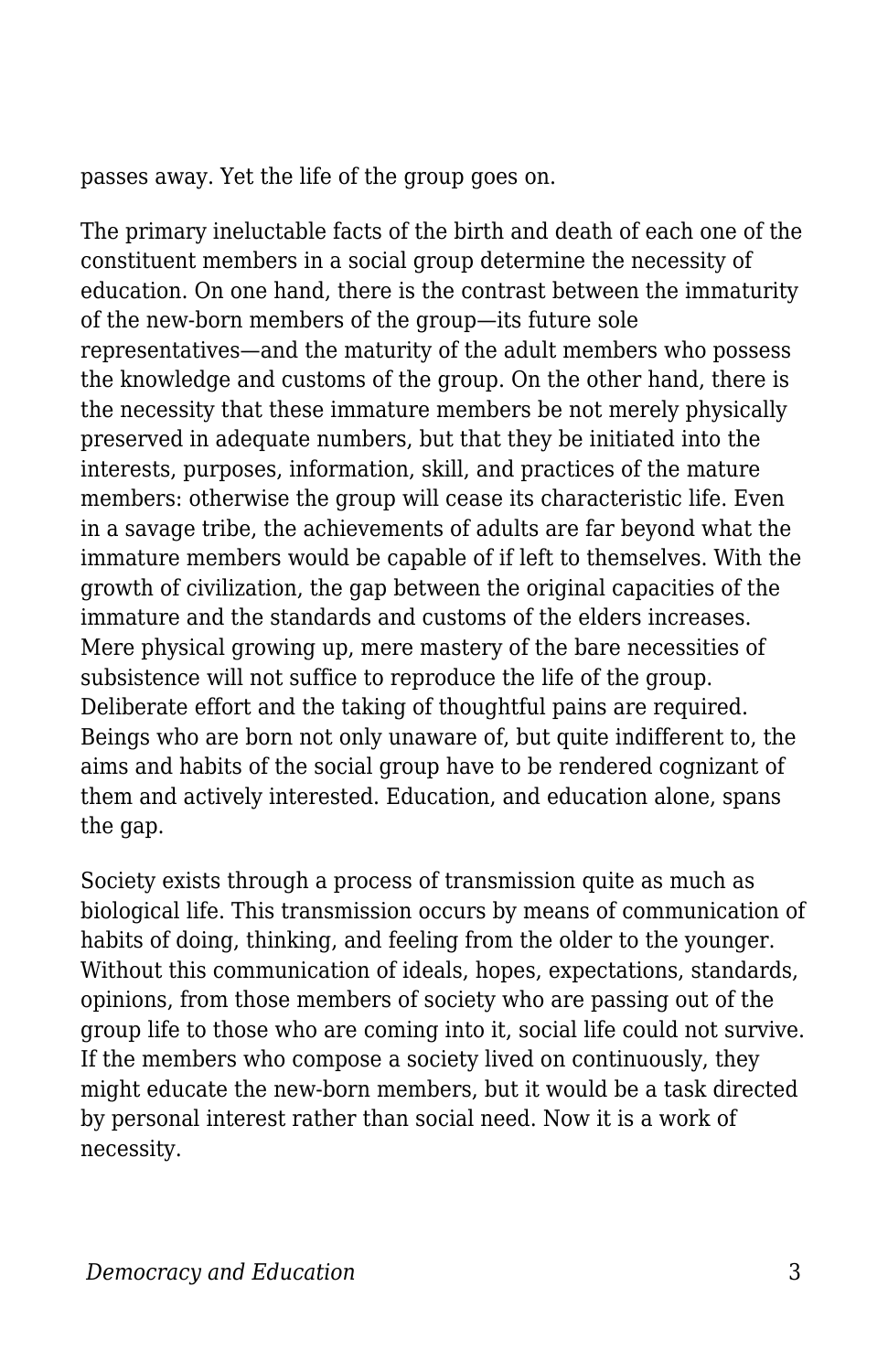If a plague carried off the members of a society all at once, it is obvious that the group would be permanently done for. Yet the death of each of its constituent members is as certain as if an epidemic took them all at once. But the graded difference in age, the fact that some are born as some die, makes possible through transmission of ideas and practices the constant reweaving of the social fabric. Yet this renewal is not automatic. Unless pains are taken to see that genuine and thorough transmission takes place, the most civilized group will relapse into barbarism and then into savagery. In fact, the human young are so immature that if they were left to themselves without the guidance and succor of others, they could not acquire the rudimentary abilities necessary for physical existence. The young of human beings compare so poorly in original efficiency with the young of many of the lower animals, that even the powers needed for physical sustentation have to be acquired under tuition. How much more, then, is this the case with respect to all the technological, artistic, scientific, and moral achievements of humanity!

### **2. Education and Communication**

So obvious, indeed, is the necessity of teaching and learning for the continued existence of a society that we may seem to be dwelling unduly on a truism. But justification is found in the fact that such emphasis is a means of getting us away from an unduly scholastic and formal notion of education. Schools are, indeed, one important method of the transmission which forms the dispositions of the immature; but it is only one means, and, compared with other agencies, a relatively superficial means. Only as we have grasped the necessity of more fundamental and persistent modes of tuition can we make sure of placing the scholastic methods in their true context.

Society not only continues to exist by transmission, by communication, but it may fairly be said to exist in transmission, in communication. There is more than a verbal tie between the words common,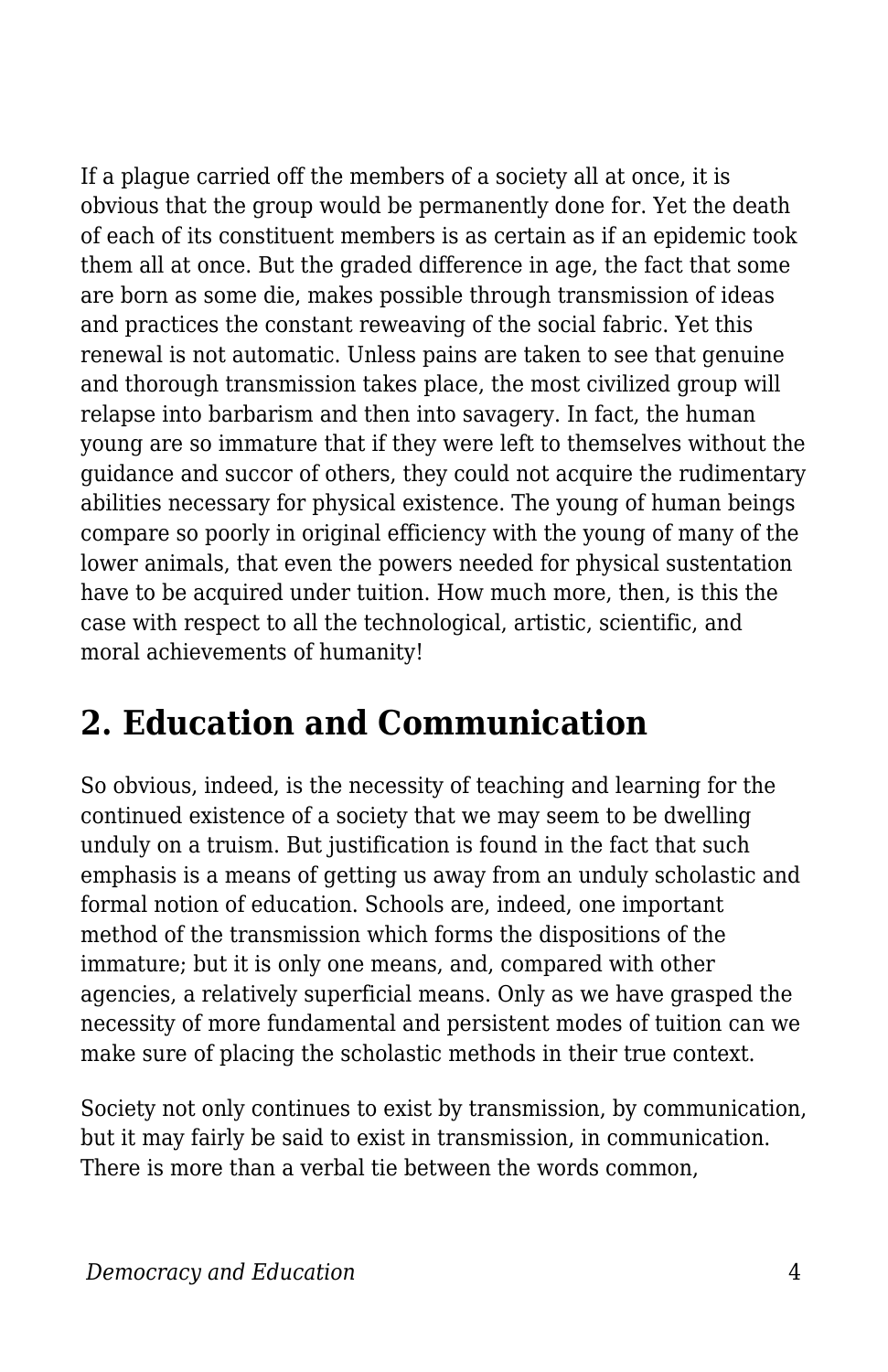community, and communication. Men live in a community in virtue of the things which they have in common; and communication is the way in which they come to possess things in common. What they must have in common in order to form a community or society are aims, beliefs, aspirations, knowledge—a common understanding—likemindedness as the sociologists say. Such things cannot be passed physically from one to another, like bricks; they cannot be shared as persons would share a pie by dividing it into physical pieces. The communication which insures participation in a common understanding is one which secures similar emotional and intellectual dispositions—like ways of responding to expectations and requirements.

Persons do not become a society by living in physical proximity, any more than a man ceases to be socially influenced by being so many feet or miles removed from others. A book or a letter may institute a more intimate association between human beings separated thousands of miles from each other than exists between dwellers under the same roof. Individuals do not even compose a social group because they all work for a common end. The parts of a machine work with a maximum of cooperativeness for a common result, but they do not form a community. If, however, they were all cognizant of the common end and all interested in it so that they regulated their specific activity in view of it, then they would form a community. But this would involve communication. Each would have to know what the other was about and would have to have some way of keeping the other informed as to his own purpose and progress. Consensus demands communication.

We are thus compelled to recognize that within even the most social group there are many relations which are not as yet social. A large number of human relationships in any social group are still upon the machine-like plane. Individuals use one another so as to get desired results, without reference to the emotional and intellectual disposition and consent of those used. Such uses express physical superiority, or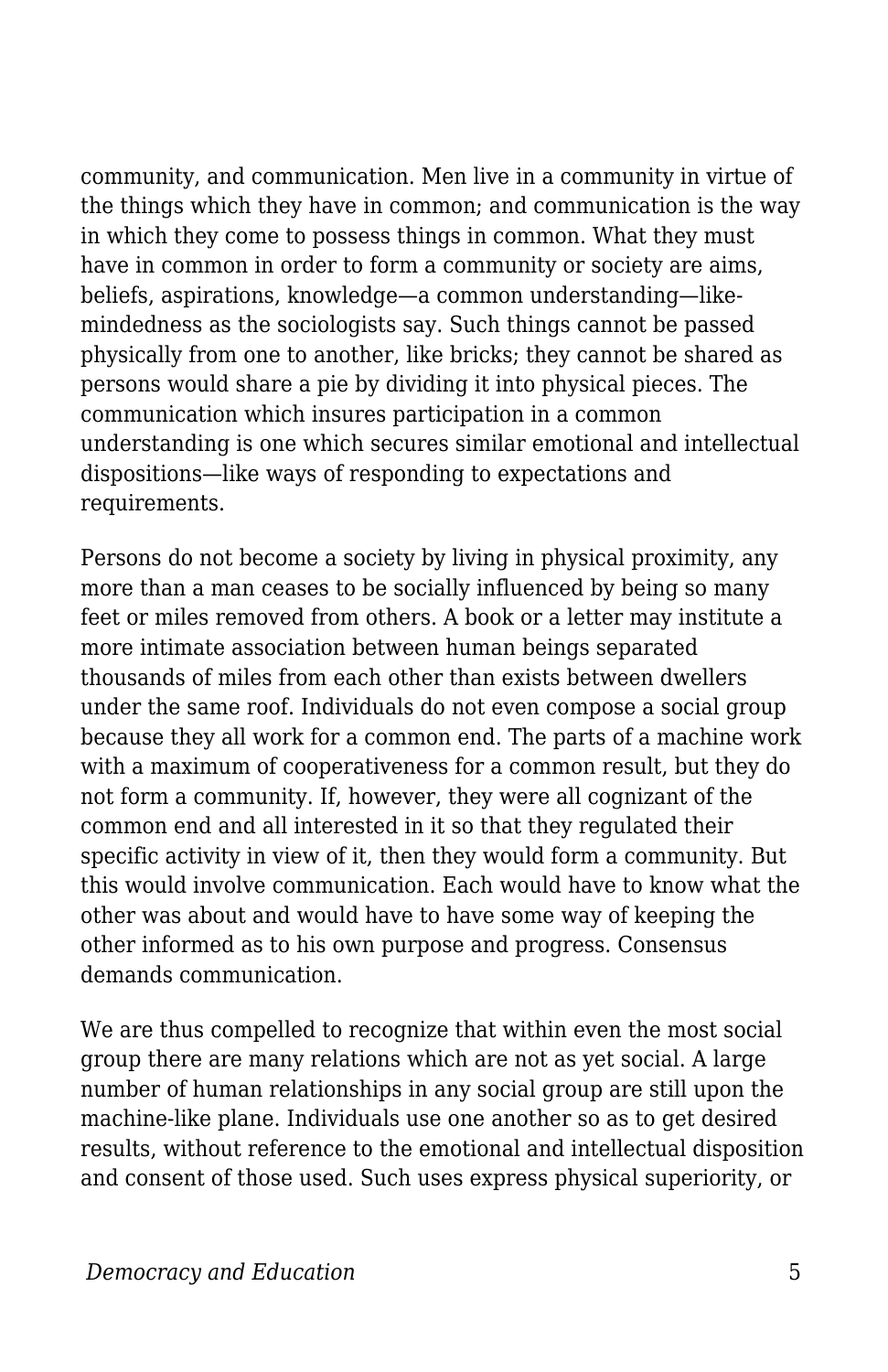superiority of position, skill, technical ability, and command of tools, mechanical or fiscal. So far as the relations of parent and child, teacher and pupil, employer and employee, governor and governed, remain upon this level, they form no true social group, no matter how closely their respective activities touch one another. Giving and taking of orders modifies action and results, but does not of itself effect a sharing of purposes, a communication of interests.

Not only is social life identical with communication, but all communication (and hence all genuine social life) is educative. To be a recipient of a communication is to have an enlarged and changed experience. One shares in what another has thought and felt and in so far, meagerly or amply, has his own attitude modified. Nor is the one who communicates left unaffected. Try the experiment of communicating, with fullness and accuracy, some experience to another, especially if it be somewhat complicated, and you will find your own attitude toward your experience changing; otherwise you resort to expletives and ejaculations. The experience has to be formulated in order to be communicated. To formulate requires getting outside of it, seeing it as another would see it, considering what points of contact it has with the life of another so that it may be got into such form that he can appreciate its meaning. Except in dealing with commonplaces and catch phrases one has to assimilate, imaginatively, something of another's experience in order to tell him intelligently of one's own experience. All communication is like art. It may fairly be said, therefore, that any social arrangement that remains vitally social, or vitally shared, is educative to those who participate in it. Only when it becomes cast in a mold and runs in a routine way does it lose its educative power.

In final account, then, not only does social life demand teaching and learning for its own permanence, but the very process of living together educates. It enlarges and enlightens experience; it stimulates and enriches imagination; it creates responsibility for accuracy and vividness of statement and thought. A man really living alone (alone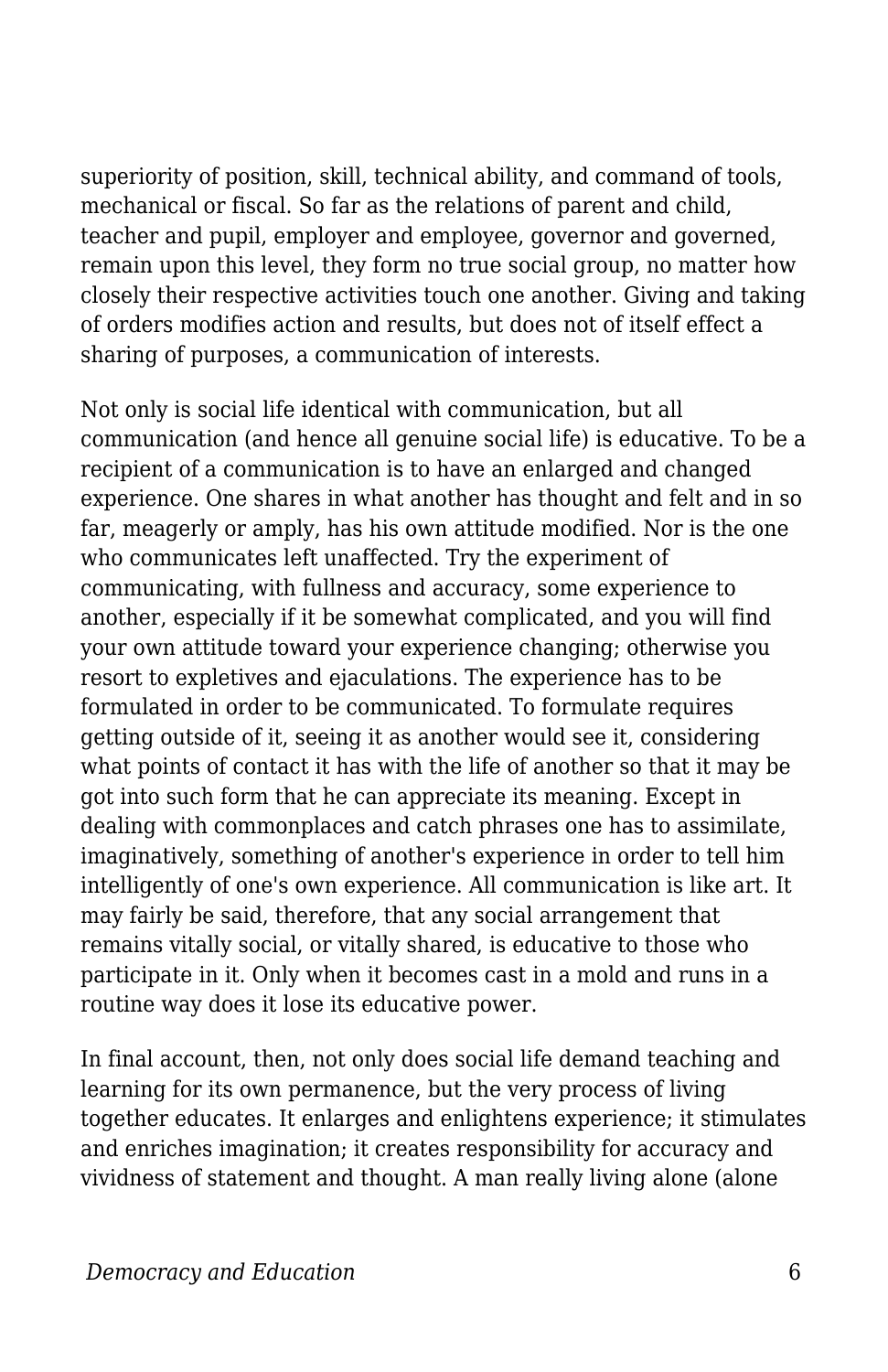mentally as well as physically) would have little or no occasion to reflect upon his past experience to extract its net meaning. The inequality of achievement between the mature and the immature not only necessitates teaching the young, but the necessity of this teaching gives an immense stimulus to reducing experience to that order and form which will render it most easily communicable and hence most usable.

## **3. The Place of Formal Education**

There is, accordingly, a marked difference between the education which every one gets from living with others, as long as he really lives instead of just continuing to subsist, and the deliberate educating of the young. In the former case the education is incidental; it is natural and important, but it is not the express reason of the association. While it may be said, without exaggeration, that the measure of the worth of any social institution, economic, domestic, political, legal, religious, is its effect in enlarging and improving experience; yet this effect is not a part of its original motive, which is limited and more immediately practical. Religious associations began, for example, in the desire to secure the favor of overruling powers and to ward off evil influences; family life in the desire to gratify appetites and secure family perpetuity; systematic labor, for the most part, because of enslavement to others, etc. Only gradually was the by-product of the institution, its effect upon the quality and extent of conscious life, noted, and only more gradually still was this effect considered as a directive factor in the conduct of the institution. Even today, in our industrial life, apart from certain values of industriousness and thrift, the intellectual and emotional reaction of the forms of human association under which the world's work is carried on receives little attention as compared with physical output.

But in dealing with the young, the fact of association itself as an immediate human fact, gains in importance. While it is easy to ignore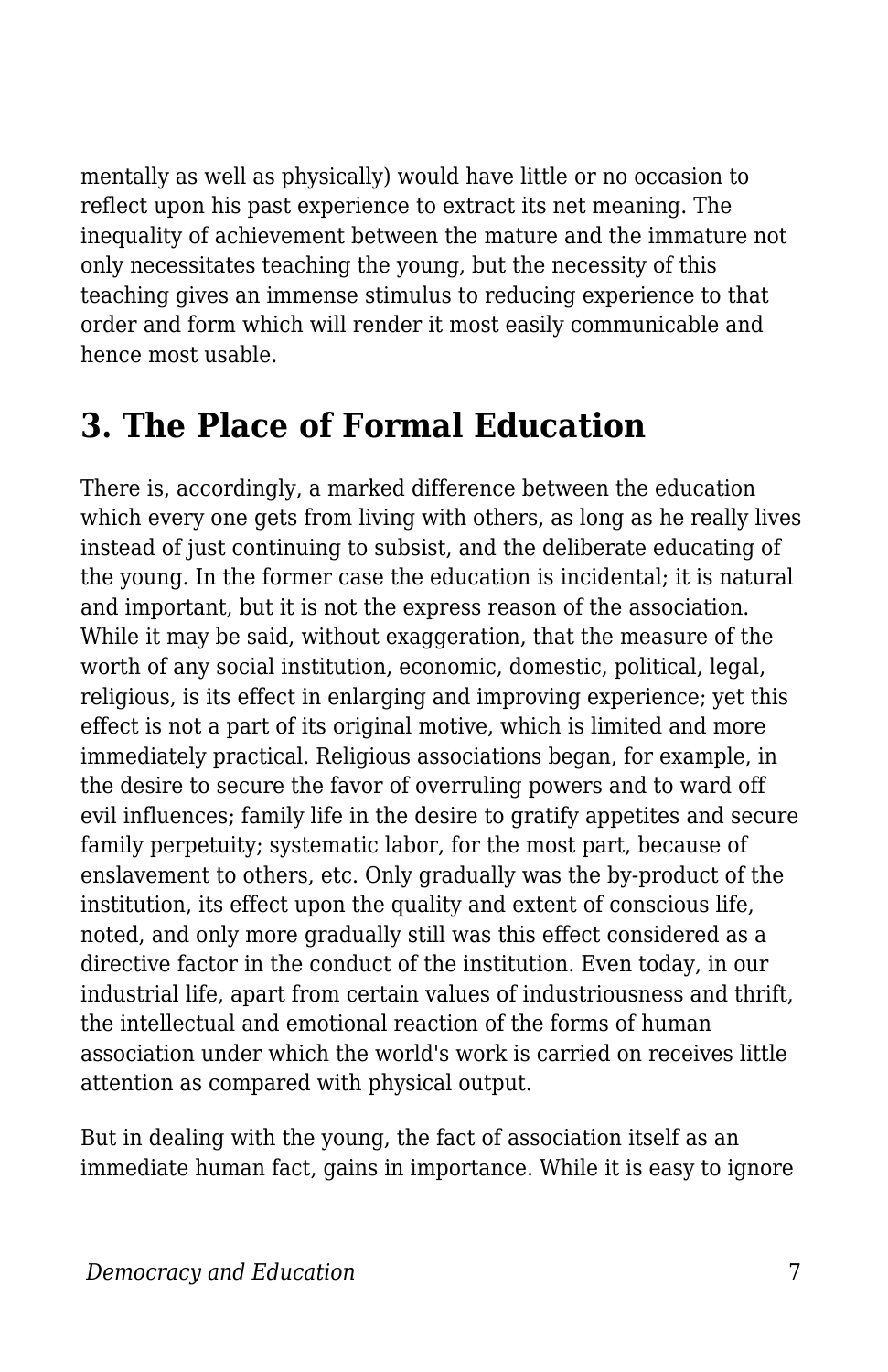in our contact with them the effect of our acts upon their disposition, or to subordinate that educative effect to some external and tangible result, it is not so easy as in dealing with adults. The need of training is too evident; the pressure to accomplish a change in their attitude and habits is too urgent to leave these consequences wholly out of account. Since our chief business with them is to enable them to share in a common life we cannot help considering whether or no we are forming the powers which will secure this ability. If humanity has made some headway in realizing that the ultimate value of every institution is its distinctively human effect—its effect upon conscious experience—we may well believe that this lesson has been learned largely through dealings with the young.

We are thus led to distinguish, within the broad educational process which we have been so far considering, a more formal kind of education—that of direct tuition or schooling. In undeveloped social groups, we find very little formal teaching and training. Savage groups mainly rely for instilling needed dispositions into the young upon the same sort of association which keeps adults loyal to their group. They have no special devices, material, or institutions for teaching save in connection with initiation ceremonies by which the youth are inducted into full social membership. For the most part, they depend upon children learning the customs of the adults, acquiring their emotional set and stock of ideas, by sharing in what the elders are doing. In part, this sharing is direct, taking part in the occupations of adults and thus serving an apprenticeship; in part, it is indirect, through the dramatic plays in which children reproduce the actions of grown-ups and thus learn to know what they are like. To savages it would seem preposterous to seek out a place where nothing but learning was going on in order that one might learn.

But as civilization advances, the gap between the capacities of the young and the concerns of adults widens. Learning by direct sharing in the pursuits of grown-ups becomes increasingly difficult except in the case of the less advanced occupations. Much of what adults do is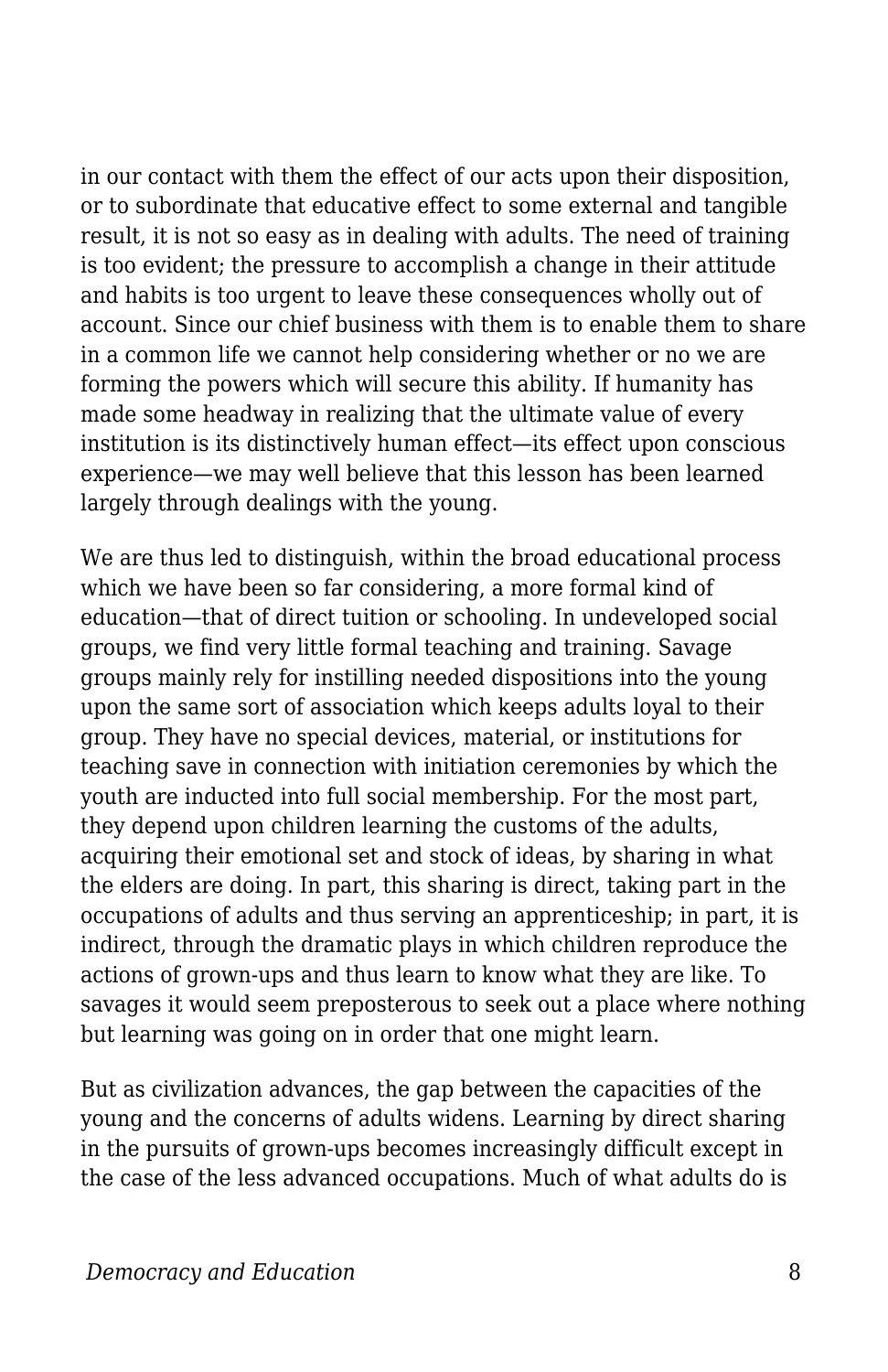so remote in space and in meaning that playful imitation is less and less adequate to reproduce its spirit. Ability to share effectively in adult activities thus depends upon a prior training given with this end in view. Intentional agencies—schools—and explicit material—studies—are devised. The task of teaching certain things is delegated to a special group of persons.

Without such formal education, it is not possible to transmit all the resources and achievements of a complex society. It also opens a way to a kind of experience which would not be accessible to the young, if they were left to pick up their training in informal association with others, since books and the symbols of knowledge are mastered.

But there are conspicuous dangers attendant upon the transition from indirect to formal education. Sharing in actual pursuit, whether directly or vicariously in play, is at least personal and vital. These qualities compensate, in some measure, for the narrowness of available opportunities. Formal instruction, on the contrary, easily becomes remote and dead—abstract and bookish, to use the ordinary words of depreciation. What accumulated knowledge exists in low grade societies is at least put into practice; it is transmuted into character; it exists with the depth of meaning that attaches to its coming within urgent daily interests.

But in an advanced culture much which has to be learned is stored in symbols. It is far from translation into familiar acts and objects. Such material is relatively technical and superficial. Taking the ordinary standard of reality as a measure, it is artificial. For this measure is connection with practical concerns. Such material exists in a world by itself, unassimilated to ordinary customs of thought and expression. There is the standing danger that the material of formal instruction will be merely the subject matter of the schools, isolated from the subject matter of life-experience. The permanent social interests are likely to be lost from view. Those which have not been carried over into the structure of social life, but which remain largely matters of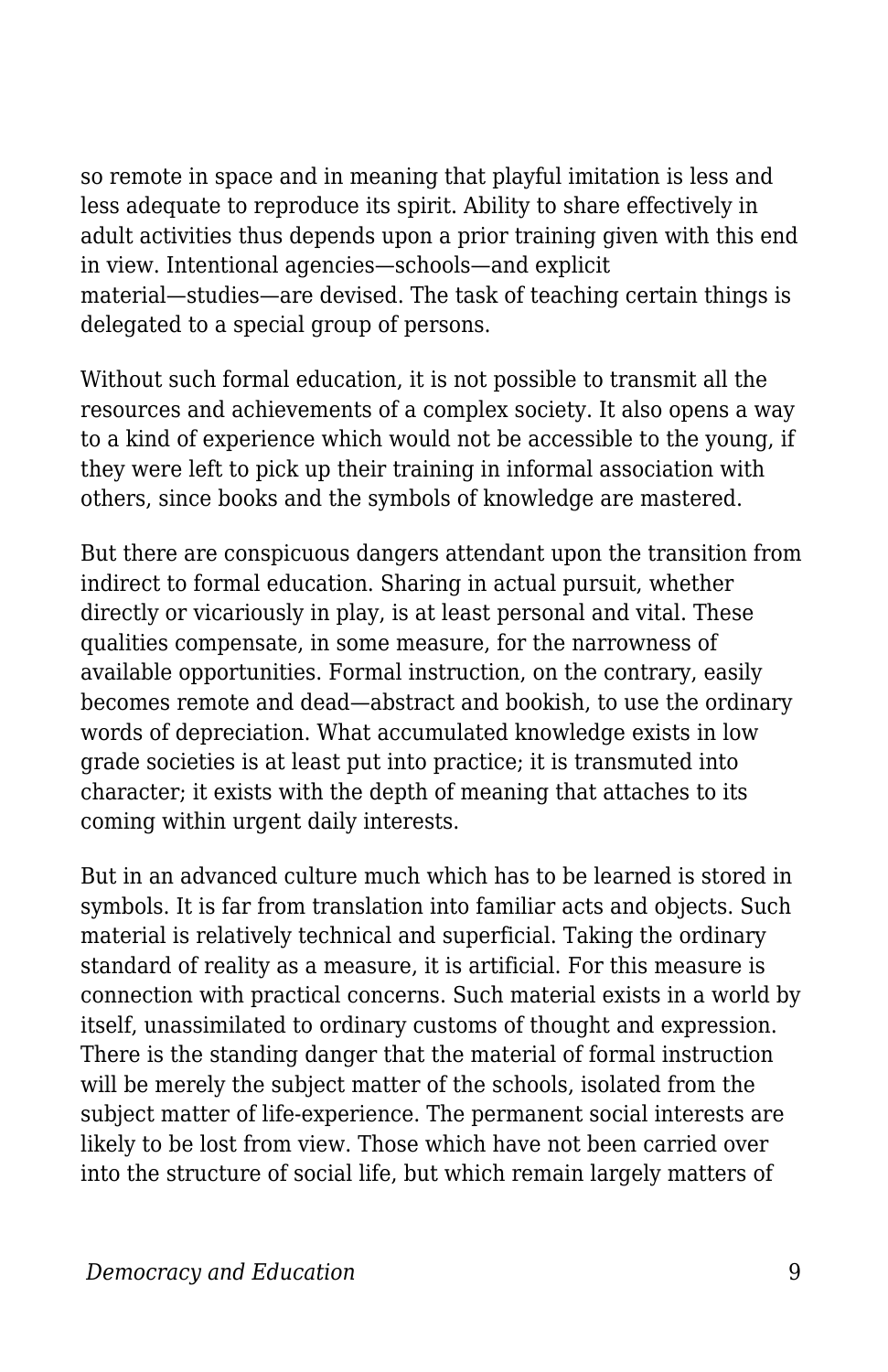technical information expressed in symbols, are made conspicuous in schools. Thus we reach the ordinary notion of education: the notion which ignores its social necessity and its identity with all human association that affects conscious life, and which identifies it with imparting information about remote matters and the conveying of learning through verbal signs: the acquisition of literacy.

Hence one of the weightiest problems with which the philosophy of education has to cope is the method of keeping a proper balance between the informal and the formal, the incidental and the intentional, modes of education. When the acquiring of information and of technical intellectual skill do not influence the formation of a social disposition, ordinary vital experience fails to gain in meaning, while schooling, in so far, creates only "sharps" in learning—that is, egoistic specialists. To avoid a split between what men consciously know because they are aware of having learned it by a specific job of learning, and what they unconsciously know because they have absorbed it in the formation of their characters by intercourse with others, becomes an increasingly delicate task with every development of special schooling.

#### **Summary**

It is the very nature of life to strive to continue in being. Since this continuance can be secured only by constant renewals, life is a selfrenewing process. What nutrition and reproduction are to physiological life, education is to social life. This education consists primarily in transmission through communication. Communication is a process of sharing experience till it becomes a common possession. It modifies the disposition of both the parties who partake in it. That the ulterior significance of every mode of human association lies in the contribution which it makes to the improvement of the quality of experience is a fact most easily recognized in dealing with the immature. That is to say, while every social arrangement is educative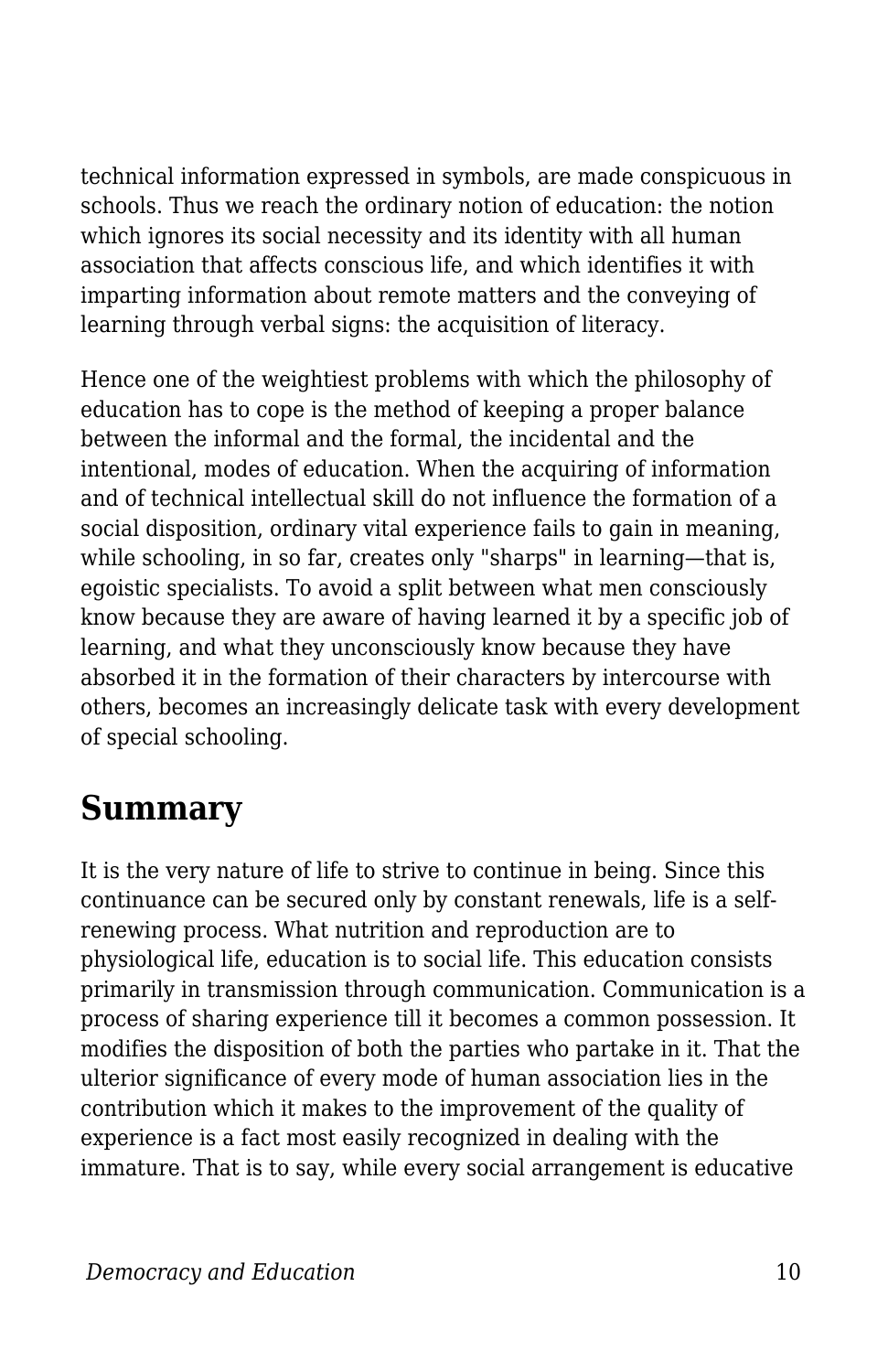in effect, the educative effect first becomes an important part of the purpose of the association in connection with the association of the older with the younger. As societies become more complex in structure and resources, the need of formal or intentional teaching and learning increases. As formal teaching and training grow in extent, there is the danger of creating an undesirable split between the experience gained in more direct associations and what is acquired in school. This danger was never greater than at the present time, on account of the rapid growth in the last few centuries of knowledge and technical modes of skill.





Dewey, J. (2018). *Democracy and Education (1st ed.)*. EdTech Books. Retrieved from https://edtechbooks.org/democracyandeducation



*Democracy and Education* 11